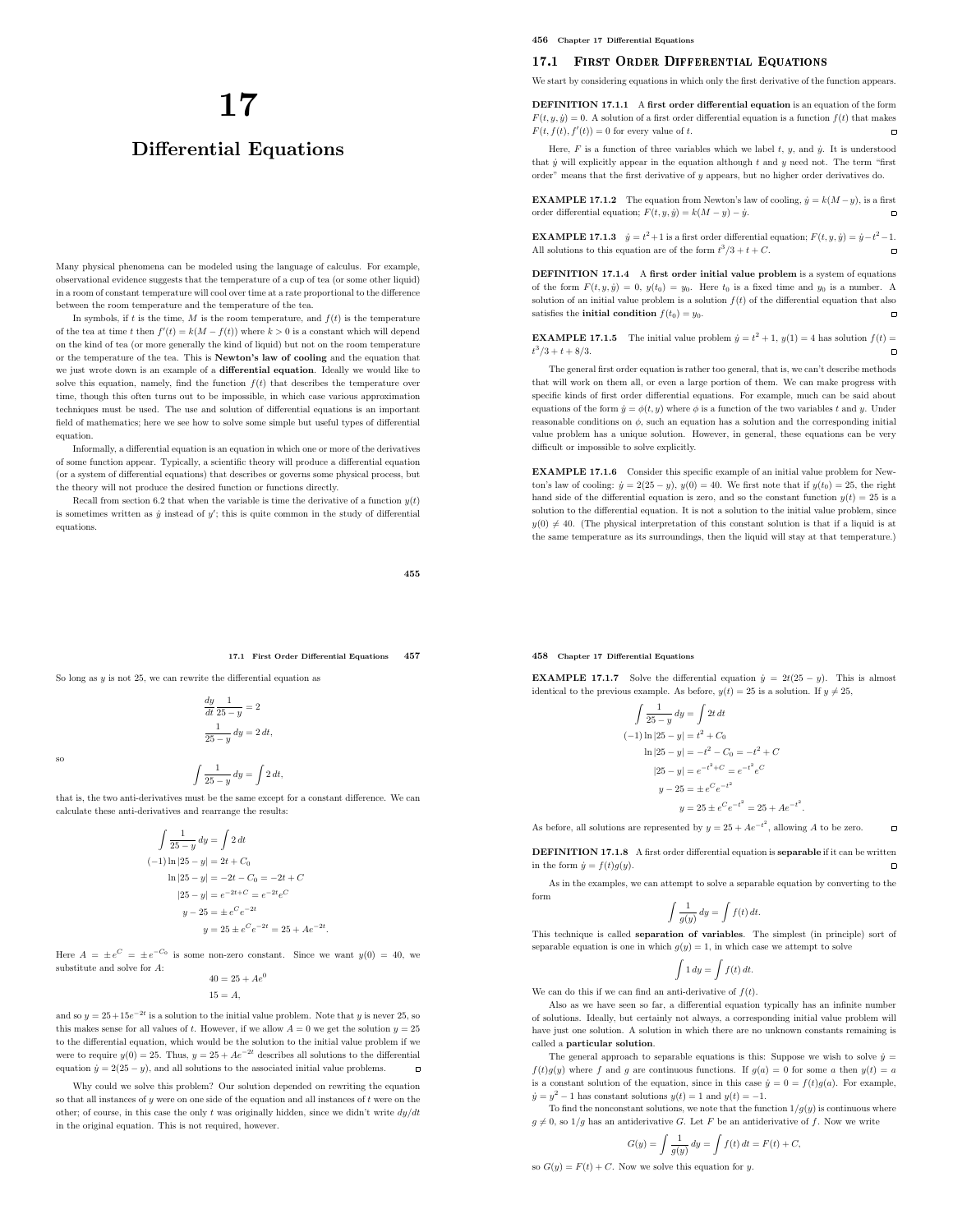#### 17.1 First Order Differential Equations 459

Of course, there are a few places this ideal description could go wrong: we need to be able to find the antiderivatives  $G$  and  $F$ , and we need to solve the final equation for  $y$ . The upshot is that the solutions to the original differential equation are the constant solutions, if any, and all functions y that satisfy  $G(y) = F(t) + C$ .

**EXAMPLE 17.1.9** Consider the differential equation  $\dot{y} = k y$ . When  $k > 0$ , this describes certain simple cases of population growth: it says that the change in the population y is proportional to the population. The underlying assumption is that each organism in the current population reproduces at a fixed rate, so the larger the population the more new organisms are produced. While this is too simple to model most real populations, it is useful in some cases over a limited time. When  $k < 0$ , the differential equation describes a quantity that decreases in proportion to the current value; this can be used to model radioactive decay.

The constant solution is  $y(t) = 0$ ; of course this will not be the solution to any interesting initial value problem. For the non-constant solutions, we proceed much as before:

$$
\int \frac{1}{y} dy = \int k dt
$$

$$
\ln|y| = kt + C
$$

$$
|y| = e^{kt} e^{C}
$$

$$
y = \pm e^{C} e^{kt}
$$

$$
y = Ae^{kt}.
$$

Again, if we allow  $A = 0$  this includes the constant solution, and we can simply say that  $y = Ae^{kt}$  is the general solution. With an initial value we can easily solve for A to get the solution of the initial value problem. In particular, if the initial value is given for time  $t = 0$ ,  $y(0) = y_0$ , then  $A = y_0$  and the solution is  $y = y_0 e^{kt}$ .

# Exercises 17.1.

1. Which of the following equations are separable?

- a.  $\dot{y} = \sin(ty)$
- **b.**  $\dot{y} = e^t e^y$
- c.  $y\dot{y} = t$
- **d.**  $\dot{y} = (t^3 t) \arcsin(y)$
- **e.**  $\dot{y} = t^2 \ln y + 4t^3 \ln y$
- **2.** Solve  $\dot{y} = 1/(1 + t^2)$ .  $\Rightarrow$
- **3.** Solve the initial value problem  $\dot{y} = t^n$  with  $y(0) = 1$  and  $n \ge 0$ .
- 4. Solve  $\dot{y} = \ln t$ .  $\Rightarrow$

#### 460 Chapter 17 Differential Equations

- 5. Identify the constant solutions (if any) of  $\dot{y} = t \sin y$ .  $\Rightarrow$
- **6.** Identify the constant solutions (if any) of  $\dot{y} = te^y$ .
- 7. Solve  $\dot{y} = t/y$ .  $\Rightarrow$
- 8. Solve  $\dot{y} = y^2 1. \Rightarrow$
- 9. Solve  $\dot{y} = t/(y^3 5)$ . You may leave your solution in implicit form: that is, you may stop once you have done the integration, without solving for  $y$ .  $\Rightarrow$
- **10.** Find a non-constant solution of the initial value problem  $\dot{y} = y^{1/3}$ ,  $y(0) = 0$ , using separation of variables. Note that the constant function  $y(t) = 0$  also solves the initial value problem. This shows that an initial value problem can have more than one solution. ⇒
- 11. Solve the equation for Newton's law of cooling leaving  $M$  and  $k$  unknown.  $\Rightarrow$
- 12. After 10 minutes in Jean-Luc's room, his tea has cooled to 40◦ Celsius from 100◦ Celsius. The room temperature is 25° Celsius. How much longer will it take to cool to 35°? $\Rightarrow$
- 13. Solve the **logistic equation**  $\dot{y} = k\dot{y}(M-y)$ . (This is a somewhat more reasonable population model in most cases than the simpler  $\dot{y} = ky$ .) Sketch the graph of the solution to this equation when  $M = 1000, k = 0.002, y(0) = 1. \Rightarrow$
- 14. Suppose that  $\dot{y} = ky$ ,  $y(0) = 2$ , and  $\dot{y}(0) = 3$ . What is  $y$ ?  $\Rightarrow$
- 15. A radioactive substance obeys the equation  $\dot{y} = ky$  where  $k < 0$  and y is the mass of the substance at time t. Suppose that initially, the mass of the substance is  $y(0) = M > 0$ . At what time does half of the mass remain? (This is known as the half life. Note that the half life depends on k but not on  $M$ .)  $\Rightarrow$
- **16.** Bismuth-210 has a half life of five days. If there is initially 600 milligrams, how much is left after 6 days? When will there be only 2 milligrams left?  $\Rightarrow$
- 17. The half life of carbon-14 is 5730 years. If one starts with 100 milligrams of carbon-14, how much is left after 6000 years? How long do we have to wait before there is less than 2 milligrams?  $\Rightarrow$
- 18. A certain species of bacteria doubles its population (or its mass) every hour in the lab. The differential equation that models this phenomenon is  $\dot{y} = ky$ , where  $k > 0$  and y is the population of bacteria at time t. What is  $y$ ? ⇒
- 19. If a certain microbe doubles its population every 4 hours and after 5 hours the total population has mass 500 grams, what was the initial mass?  $\Rightarrow$

## 17.2 First Order Homogeneous Linear Equations

A simple, but important and useful, type of separable equation is the first order homogeneous linear equation:

DEFINITION 17.2.1 A first order homogeneous linear differential equation is one of the form  $\dot{y} + p(t)y = 0$  or equivalently  $\dot{y} = -p(t)y$ .  $\Box$ 

"Linear" in this definition indicates that both  $\dot{y}$  and  $y$  occur to the first power; "homogeneous" refers to the zero on the right hand side of the first form of the equation.

## 17.2 First Order Homogeneous Linear Equations 461

**EXAMPLE 17.2.2** The equation  $\dot{y} = 2t(25 - y)$  can be written  $\dot{y} + 2ty = 50t$ . This is linear, but not homogeneous. The equation  $\dot{y} = ky$ , or  $\dot{y} - ky = 0$  is linear and homogeneous, with a particularly simple  $p(t) = -k$ . homogeneous, with a particularly simple  $p(t) = -k$ .

Because first order homogeneous linear equations are separable, we can solve them in the usual way:  $\therefore$  =  $p(t)$ 

$$
y = -p(t)y
$$

$$
\int \frac{1}{y} dy = \int -p(t) dt
$$

$$
\ln|y| = P(t) + C
$$

$$
y = \pm e^{P(t)+C}
$$

$$
y = Ae^{P(t)},
$$

where  $P(t)$  is an anti-derivative of  $-p(t)$ . As in previous examples, if we allow  $A = 0$  we get the constant solution  $y = 0$ .

**EXAMPLE 17.2.3** Solve the initial value problems  $\dot{y} + y \cos t = 0$ ,  $y(0) = 1/2$  and  $y(2) = 1/2$ . We start with

$$
P(t) = \int -\cos t \, dt = -\sin t,
$$

so the general solution to the differential equation is

 $y = Ae^{-\sin t}$ .

To compute  $\boldsymbol{A}$  we substitute:

1  $\frac{1}{2} = Ae^{-\sin 0} = A$ ,

so the solutions is

 $y=\frac{1}{2}$  $rac{1}{2}e^{-\sin t}$ .

For the second problem,

$$
\frac{1}{2} = Ae^{-\sin 2}
$$

$$
A = \frac{1}{2}e^{\sin 2}
$$

so the solution is

 $y=\frac{1}{2}$  $\frac{1}{2}e^{\sin 2}e^{-\sin t}.$ 

 $\blacksquare$ 

#### 462 Chapter 17 Differential Equations

**EXAMPLE 17.2.4** Solve the initial value problem  $ty + 3y = 0$ ,  $y(1) = 2$ , assuming  $t > 0$ . We write the equation in standard form:  $\dot{y} + 3y/t = 0$ . Then

$$
P(t) = \int -\frac{3}{t} dt = -3 \ln t
$$

 $y = Ae^{-3 \ln t} = At^{-3}.$ 

 $\Box$ 

Substituting to find A:  $2 = A(1)^{-3} = A$ , so the solution is  $y = 2t^{-3}$ .

#### Exercises 17.2.

Find the general solution of each equation in 1–4.

- 
- 2.  $\dot{y} 2y = 0 \Rightarrow$
- 
- - In 5–14, solve the initial value problem.
- 
- 
- 
- 8.  $\dot{y} + ye^t = 0, y(0) = e \Rightarrow$
- **9.**  $\dot{y} + y\sqrt{1+t^4} = 0, y(0) = 0 \Rightarrow$
- 10.  $\dot{y} + y \cos(e^t) = 0, y(0) = 0 \Rightarrow$
- 
- 
- 
- 
- and find  $y(t)$ .  $\Rightarrow$
- and find  $y(t) \Rightarrow$
- **17.** A bacterial culture grows at a rate proportional to its population. If the population is one million at  $t = 0$  and 1.5 million at  $t = 1$  hour, find the population as a function of time.  $\Rightarrow$
- **18.** A radioactive element decays with a half-life of 6 years. If a block of the element has mass 10 kilograms at  $t = 0$ , find the amount of the element at time  $t$ .  $\Rightarrow$

and

- 1.  $\dot{y} + 5y = 0 \Rightarrow$
- 
- 3.  $\dot{y} + \frac{y}{1+t^2} = 0 \Rightarrow$
- 4.  $\dot{y} + t^2 y = 0 \Rightarrow$
- 5.  $\dot{y} + y = 0, y(0) = 4 \Rightarrow$
- 6.  $\dot{y} 3y = 0, y(1) = -2 \Rightarrow$
- 7.  $\dot{y} + y \sin t = 0, y(\pi) = 1 \Rightarrow$
- 
- 
- 
- 11.  $ty 2y = 0, y(1) = 4 \Rightarrow$
- 12.  $t^2 \dot{y} + y = 0, y(1) = -2, t > 0 \Rightarrow$
- 13.  $t^3 \dot{y} = 2y, y(1) = 1, t > 0 \Rightarrow$
- 14.  $t^3 \dot{y} = 2y, y(1) = 0, t > 0 \Rightarrow$
- 15. A function  $y(t)$  is a solution of  $\dot{y} + ky = 0$ . Suppose that  $y(0) = 100$  and  $y(2) = 4$ . Find k
- **16.** A function  $y(t)$  is a solution of  $\dot{y} + t^k y = 0$ . Suppose that  $y(0) = 1$  and  $y(1) = e^{-13}$ . Find k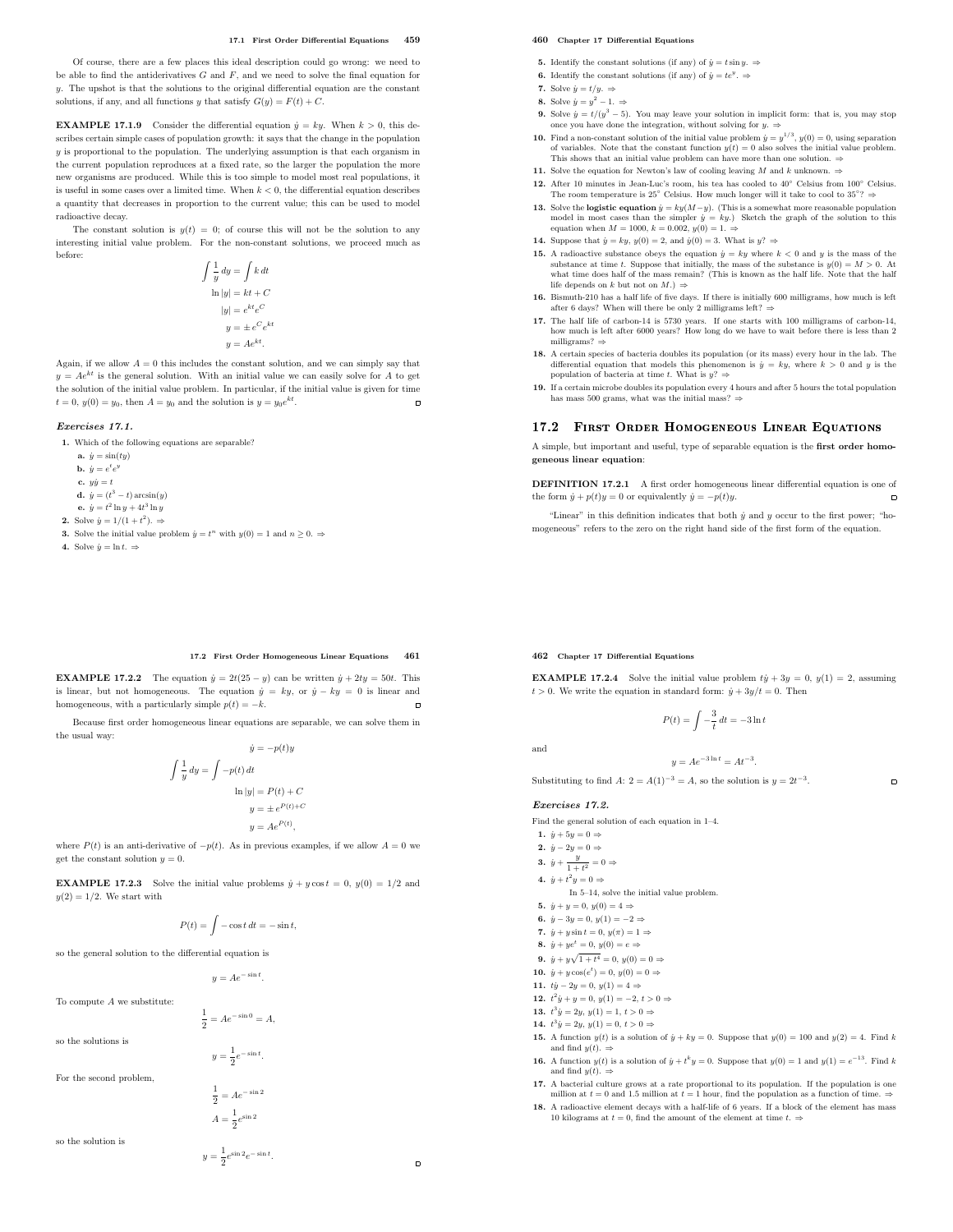# 17.3 First Order Linear Equations

As you might guess, a first order linear differential equation has the form  $\dot{y} + p(t)y = f(t)$ . Not only is this closely related in form to the first order homogeneous linear equation, we can use what we know about solving homogeneous equations to solve the general linear equation.

Suppose that  $y_1(t)$  and  $y_2(t)$  are solutions to  $\dot{y} + p(t)y = f(t)$ . Let  $g(t) = y_1 - y_2$ . Then

$$
\begin{split} g'(t) + p(t)g(t) &= y_1' - y_2' + p(t)(y_1 - y_2) \\ &= (y_1' + p(t)y_1) - (y_2' + p(t)y_2) \\ &= f(t) - f(t) = 0. \end{split}
$$

In other words,  $g(t) = y_1 - y_2$  is a solution to the homogeneous equation  $\dot{y} + p(t)y = 0$ . Turning this around, any solution to the linear equation  $\dot{y} + p(t)y = f(t)$ , call it  $y_1$ , can be written as  $y_2 + g(t)$ , for some particular  $y_2$  and some solution  $g(t)$  of the homogeneous equation  $\dot{y} + p(t)y = 0$ . Since we already know how to find all solutions of the homogeneous equation, finding just one solution to the equation  $\dot{y} + p(t)y = f(t)$  will give us all of them.

How might we find that one particular solution to  $\dot{y}+p(t)y=f(t)$  ? Again, it turns out that what we already know helps. We know that the general solution to the homogeneous equation  $\dot{y} + p(t)y = 0$  looks like  $Ae^{P(t)}$ . We now make an inspired guess: consider the function  $v(t)e^{P(t)}$ , in which we have replaced the constant parameter A with the function  $v(t).$  This technique is called **variation of parameters**. For convenience write this as  $s(t) = v(t)h(t)$  where  $h(t) = e^{P(t)}$  is a solution to the homogeneous equation. Now let's compute a bit with  $s(t)$ :

$$
\begin{aligned} s'(t) + p(t)s(t) &= v(t)h'(t) + v'(t)h(t) + p(t)v(t)h(t) \\ &= v(t)(h'(t) + p(t)h(t)) + v'(t)h(t) \\ &= v'(t)h(t). \end{aligned}
$$

The last equality is true because  $h'(t) + p(t)h(t) = 0$ , since  $h(t)$  is a solution to the homogeneous equation. We are hoping to find a function  $s(t)$  so that  $s'(t) + p(t)s(t) =$  $f(t)$ ; we will have such a function if we can arrange to have  $v'(t)h(t) = f(t)$ , that is,  $v'(t) = f(t)/h(t)$ . But this is as easy (or hard) as finding an anti-derivative of  $f(t)/h(t)$ . Putting this all together, the general solution to  $\dot{y} + p(t)y = f(t)$  is

$$
v(t)h(t) + Ae^{P(t)} = v(t)e^{P(t)} + Ae^{P(t)}.
$$

**EXAMPLE 17.3.1** Find the solution of the initial value problem  $\dot{y} + 3y/t = t^2$ ,  $y(1) =$ 1/2. First we find the general solution; since we are interested in a solution with a given

17.3 First Order Linear Equations 465

Integrating both sides gives

$$
e^{-P(t)}y = \int e^{-P(t)} f(t) dt
$$

$$
y = e^{P(t)} \int e^{-P(t)} f(t) dt.
$$

If you look carefully, you will see that this is exactly the same solution we found by variation of parameters, because  $e^{-P(t)}f(t) = f(t)/h(t)$ .

Some people find it easier to remember how to use the integrating factor method than variation of parameters. Since ultimately they require the same calculation, you should use whichever of the two you find easier to recall. Using this method, the solution of the previous example would look just a bit different: Starting with  $\dot{y} + 3y/t = t^2$ , we recall that the integrating factor is  $e^{\int 3/t} = e^{3 \ln t} = t^3$ . Then we multiply through by the integrating factor and solve:

$$
t3 y + t3 3y/t = t3 t2
$$

$$
t3 y + t2 3y = t5
$$

$$
\frac{d}{dt}(t3 y) = t5
$$

$$
t3 y = t6/6
$$

$$
y = t3/6.
$$

This is the same answer, of course, and the problem is then finished just as before.

#### Exercises 17.3.

In problems 1–10, find the general solution of the equation.

- 1.  $\dot{u} + 4u = 8 \Rightarrow$
- 2.  $\dot{y} 2y = 6 \Rightarrow$
- 3.  $\dot{y} + ty = 5t \Rightarrow$
- 4.  $\dot{y} + e^t y = -2e^t \Rightarrow$
- 5.  $\dot{y} y = t^2 \Rightarrow$
- 6.  $2\dot{y} + y = t \Rightarrow$
- 7.  $ty 2y = 1/t, t > 0 \Rightarrow$
- 8.  $ty + y = \sqrt{t}, t > 0 \Rightarrow$
- 9.  $\dot{y}\cos t + y\sin t = 1, -\pi/2 < t < \pi/2 \Rightarrow$
- 10.  $\dot{y} + y \sec t = \tan t, -\pi/2 < t < \pi/2 \Rightarrow$

#### 464 Chapter 17 Differential Equations

condition at  $t = 1$ , we may assume  $t > 0$ . We start by solving the homogeneous equation as usual; call the solution  $q$ :

$$
g = Ae^{-\int (3/t) dt} = Ae^{-3\ln t} = At^{-3}
$$

.

 $\overline{a}$ 

Then as in the discussion,  $h(t) = t^{-3}$  and  $v'(t) = t^2/t^{-3} = t^5$ , so  $v(t) = t^6/6$ . We know that every solution to the equation looks like

$$
v(t)t^{-3}+At^{-3}=\frac{t^6}{6}t^{-3}+At^{-3}=\frac{t^3}{6}+At^{-3}.
$$

Finally we substitute to find A:

$$
\frac{1}{2} = \frac{(1)^3}{6} + A(1)^{-3} = \frac{1}{6} + A
$$

$$
A = \frac{1}{2} - \frac{1}{6} = \frac{1}{3}.
$$

 $y=\frac{t^3}{a}$  $\frac{t^3}{6} + \frac{1}{3}$  $\frac{1}{3}t^{-3}$ .

The solution is then

Here is an alternate method for finding a particular solution to the differential equation, using an **integrating factor**. In the differential equation  $\dot{y} + p(t)y = f(t)$ , we note that if we multiply through by a function  $I(t)$  to get  $I(t)\dot{y} + I(t)p(t)y = I(t)f(t)$ , the left hand side looks like it could be a derivative computed by the product rule:

$$
\frac{d}{dt}(I(t)y) = I(t)\dot{y} + I'(t)y.
$$

Now if we could choose  $I(t)$  so that  $I'(t) = I(t)p(t)$ , this would be exactly the left hand side of the differential equation. But this is just a first order homogeneous linear equation, and we know a solution is  $I(t) = e^{Q(t)}$ , where  $Q(t) = \int p dt$ ; note that  $Q(t) = -P(t)$ , where  $P(t)$  appears in the variation of parameters method and  $P'(t) = -p$ . Now the modified differential equation is

$$
-^{P(t)}\dot{y} + e^{-P(t)}p(t)y = e^{-P(t)}f(t)
$$

$$
\frac{d}{dt}(e^{-P(t)}y) = e^{-P(t)}f(t).
$$

466 Chapter 17 Differential Equations

e

# 17.4 APPROXIMATION

We have seen how to solve a restricted collection of differential equations, or more accurately, how to attempt to solve them—we may not be able to find the required antiderivatives. Not surprisingly, non-linear equations can be even more difficult to solve. Yet much is known about solutions to some more general equations.

Suppose  $\phi(t, y)$  is a function of two variables. A more general class of first order differential equations has the form  $\dot{y}=\phi(t,y).$  This is not necessarily a linear first order equation, since  $\phi$  may depend on y in some complicated way; note however that  $\dot{y}$  appears in a very simple form. Under suitable conditions on the function  $\phi$ , it can be shown that every such differential equation has a solution, and moreover that for each initial condition the associated initial value problem has exactly one solution. In practical applications this is obviously a very desirable property.

**EXAMPLE 17.4.1** The equation  $\dot{y} = t - y^2$  is a first order non-linear equation, because  $\mu$  appears to the second power. We will not be able to solve this equation.  $\overline{a}$ 

**EXAMPLE 17.4.2** The equation  $\dot{y} = y^2$  is also non-linear, but it is separable and can be solved by separation of variables.  $\Box$ 

Not all differential equations that are important in practice can be solved exactly, so techniques have been developed to approximate solutions. We describe one such technique, Euler's Method, which is simple though not particularly useful compared to some more sophisticated techniques.

Suppose we wish to approximate a solution to the initial value problem  $\dot{y} = \phi(t, y)$ ,  $y(t_0) = y_0$ , for  $t \geq t_0$ . Under reasonable conditions on  $\phi$ , we know the solution exists, represented by a curve in the  $t-y$  plane; call this solution  $f(t)$ . The point  $(t_0, y_0)$  is of course on this curve. We also know the slope of the curve at this point, namely  $\phi(t_0, y_0)$ . If we follow the tangent line for a brief distance, we arrive at a point that should be almost on the graph of  $f(t)$ , namely  $(t_0 + \Delta t, y_0 + \phi(t_0, y_0)\Delta t)$ ; call this point  $(t_1, y_1)$ . Now we pretend, in effect, that this point really is on the graph of  $f(t)$ , in which case we again know the slope of the curve through  $(t_1, y_1)$ , namely  $\phi(t_1, y_1)$ . So we can compute a new point,  $(t_2, y_2) = (t_1 + \Delta t, y_1 + \phi(t_1, y_1)\Delta t)$  that is a little farther along, still close to the graph of  $f(t)$  but probably not quite so close as  $(t_1, y_1)$ . We can continue in this way, doing a sequence of straightforward calculations, until we have an approximation  $(t_n, y_n)$ for whatever time  $t_n$  we need. At each step we do essentially the same calculation, namely

#### $(t_{i+1}, y_{i+1}) = (t_i + \Delta t, y_i + \phi(t_i, y_i)\Delta t).$

We expect that smaller time steps  $\Delta t$  will give better approximations, but of course it will require more work to compute to a specified time. It is possible to compute a guaranteed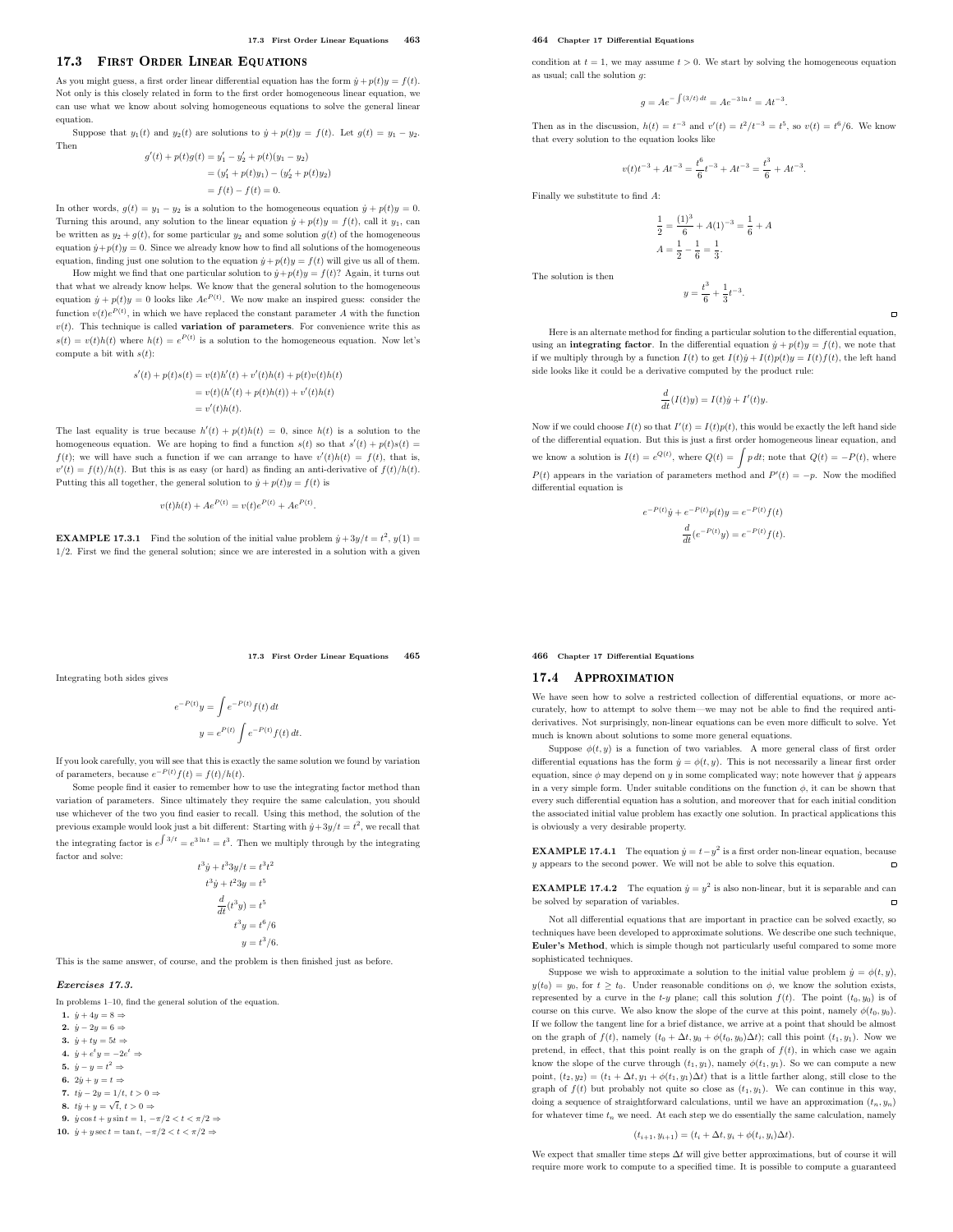upper bound on how far off the approximation might be, that is, how far  $y_n$  is from  $f(t_n)$ . Suffice it to say that the bound is not particularly good and that there are other more complicated approximation techniques that do better.

**EXAMPLE 17.4.3** Let us compute an approximation to the solution for  $\dot{y} = t - y^2$ ,  $y(0) = 0$ , when  $t = 1$ . We will use  $\Delta t = 0.2$ , which is easy to do even by hand, though we should not expect the resulting approximation to be very good. We get

 $(t_1, y_1) = (0 + 0.2, 0 + (0 - 0^2) 0.2) = (0.2, 0)$ 

 $(t_2, y_2) = (0.2 + 0.2, 0 + (0.2 - 0^2) 0.2) = (0.4, 0.04)$ 

 $(t_3, y_3) = (0.6, 0.04 + (0.4 - 0.04^2)0.2) = (0.6, 0.11968)$ 

 $(t_4, y_4) = (0.8, 0.11968 + (0.6 - 0.11968<sup>2</sup>)0.2) = (0.8, 0.23681533952)$ 

 $(t_5, y_5) = (1.0, 0.23681533952 + (0.6 - 0.23681533952^2)0.2) = (1.0, 0.385599038513605)$ 

So  $y(1) \approx 0.3856$ . As it turns out, this is not accurate to even one decimal place. Figure 17.4.1 shows these points connected by line segments (the lower curve) compared to a solution obtained by a much better approximation technique. Note that the shape is approximately correct even though the end points are quite far apart.



**Figure 17.4.1** Approximating a solution to  $\dot{y} = t - y^2$ ,  $y(0) = 0$ .

If you need to do Euler's method by hand, it is useful to construct a table to keep track of the work, as shown in figure 17.4.2. Each row holds the computation for a single step: the starting point  $(t_i, y_i)$ ; the stepsize  $\Delta t$ ; the computed slope  $\phi(t_i, y_i)$ ; the change in y,  $\Delta y = \phi(t_i, y_i) \Delta t$ ; and the new point,  $(t_{i+1}, y_{i+1}) = (t_i + \Delta t, y_i + \Delta y)$ . The starting point in each row is the newly computed point from the end of the previous row.

It is easy to write a short function in Sage to do Euler's method; see this Sage worksheet.  $\blacksquare$  468 Chapter 17 Differential Equations

| (t, y)         | $\Delta t$ | $\phi(t,y)$ | $\Delta y = \phi(t, y) \Delta t$ | $(t+\Delta t, y+\Delta y)$ |
|----------------|------------|-------------|----------------------------------|----------------------------|
| (0, 0)         | 0.2        |             |                                  | (0.2, 0)                   |
| (0.2, 0)       | 0.2        | 0.2         | 0.04                             | (0.4, 0.04)                |
| (0.4, 0.04)    | 0.2        | 0.3984      | 0.07968                          | (0.6, 0.11968)             |
| (0.6, 0.11968) | 0.2        | 0.58        | 0.117                            | (0.8, 0.236)               |
| (0.8, 0.236)   | 0.2        | 0.743       | 0.148                            | (1.0, 0.385)               |

Figure 17.4.2 Computing with Euler's Method.

Euler's method is related to another technique that can help in understanding a differential equation in a qualitative way. Euler's method is based on the ability to compute the slope of a solution curve at any point in the plane, simply by computing  $\phi(t, y)$ . If we compute  $\phi(t, y)$  at many points, say in a grid, and plot a small line segment with that slope at the point, we can get an idea of how solution curves must look. Such a plot is called a **slope field**. A slope field for  $\phi = t - y^2$  is shown in figure 17.4.3; compare this to figure 17.4.1. With a little practice, one can sketch reasonably accurate solution curves based on the slope field, in essence doing Euler's method visually.



**Figure 17.4.3** A slope field for  $\dot{y} = t - y^2$ .

Even when a differential equation can be solved explicitly, the slope field can help in understanding what the solutions look like with various initial conditions. Recall the logistic equation from exercise 13 in section 17.1,  $\dot{y} = ky(M - y)$ : y is a population at time  $t, M$  is a measure of how large a population the environment can support, and  $k$  measures the reproduction rate of the population. Figure 17.4.4 shows a slope field for this equation

#### 470 Chapter 17 Differential Equations

If such a function is a solution then

$$
r^{2}e^{rt} - re^{rt} - 2e^{rt} = 0
$$

$$
e^{rt}(r^{2} - r - 2) = 0
$$

$$
(r^{2} - r - 2) = 0
$$

$$
(r - 2)(r + 1) = 0,
$$

so r is 2 or -1. Not only are  $f = e^{2t}$  and  $g = e^{-t}$  solutions, but notice that  $y = Af + Bg$ is also, for any constants A and B:

$$
(Af + Bg)'' - (Af + Bg)' - 2(Af + Bg) = Af'' + Bg'' - Af' - Bg' - 2Af - 2Bg
$$
  
=  $A(f'' - f' - 2f) + B(g'' - g' - 2g)$   
=  $A(0) + B(0) = 0.$ 

Can we find  $A$  and  $B$  so that this is a solution to the initial value problem? Let's substitute:

$$
5 = y(0) = Af(0) + Bg(0) = Ae^{0} + Be^{0} = A + B
$$

and

$$
0 = \dot{y}(0) = Af'(0) + Bg'(0) = A2e^0 + B(-1)e^0 = 2A - B.
$$

So we need to find A and B that make both  $5 = A + B$  and  $0 = 2A - B$  true. This is a simple set of simultaneous equations: solve  $B = 2A$ , substitute to get  $5 = A + 2A = 3A$ . Then  $A = 5/3$  and  $B = 10/3$ , and the desired solution is  $(5/3)e^{2t} + (10/3)e^{-t}$ . You now see why the initial condition in this case included both  $y(0)$  and  $\dot{y}(0)$ : we needed two equations in the two unknowns  $A$  and  $B$  $\overline{a}$ 

You should of course wonder whether there might be other solutions; the answer is no. We will not prove this, but here is the theorem that tells us what we need to know:

**THEOREM 17.5.2** Given the differential equation  $a\ddot{y} + b\dot{y} + cy = 0$ ,  $a \neq 0$ , consider the quadratic polynomial  $ax^2 + bx + c$ , called the **characteristic polynomial**. Using the quadratic formula, this polynomial always has one or two roots, call them  $r$  and  $s$ . The general solution of the differential equation is:

(a) 
$$
y = Ae^{rt} + Be^{st}
$$
, if the roots r and s are real numbers and  $r \neq s$ .

(b)  $y = Ae^{rt} + Bte^{rt}$ , if  $r = s$  is real.

(c)  $y = A\cos(\beta t)e^{\alpha t} + B\sin(\beta t)e^{\alpha t}$ , if the roots r and s are complex numbers  $\alpha + \beta i$ and  $\alpha - \beta i$ .

 $\blacksquare$ 

## 17.5 Second Order Homogeneous Equations 469

that is quite informative. It is apparent that if the initial population is smaller than  $M$  it rises to  $M$  over the long term, while if the initial population is greater than  $M$  it decreases to M. It is quite easy to generate slope fields with Sage; follow the AP link in the figure caption.

| 14<br>12<br>10 |  |  |   |   |   |                          |   |                          |   |   |   |   |  |  |
|----------------|--|--|---|---|---|--------------------------|---|--------------------------|---|---|---|---|--|--|
|                |  |  |   |   |   |                          |   |                          |   |   |   |   |  |  |
|                |  |  |   |   |   |                          |   |                          |   |   |   |   |  |  |
|                |  |  |   |   |   |                          |   |                          |   |   |   |   |  |  |
|                |  |  |   |   | ╱ | ╱                        | ╱ | ╱                        |   |   |   |   |  |  |
|                |  |  |   |   |   | ╱                        | ╱ | ╱                        | ╱ | ╱ |   |   |  |  |
|                |  |  |   | ╱ | ╱ | ╱                        |   | ╱                        |   |   |   |   |  |  |
|                |  |  | ╱ | ╱ | ╱ | $\overline{\phantom{0}}$ | ╱ | ╱                        |   | ╱ | ╱ | ╱ |  |  |
|                |  |  |   | ╱ | ╱ | $\overline{\phantom{0}}$ | ╱ | $\overline{\phantom{0}}$ | ╱ | ╱ | ╱ | ╱ |  |  |
|                |  |  |   |   | ╱ | ╱                        |   |                          |   |   |   |   |  |  |
|                |  |  |   |   |   |                          |   |                          |   |   |   |   |  |  |
|                |  |  |   |   |   |                          |   |                          |   |   |   |   |  |  |
|                |  |  |   |   |   |                          |   |                          |   |   |   |   |  |  |
|                |  |  |   |   |   |                          |   |                          |   |   |   |   |  |  |

Figure 17.4.4 A slope field for  $\dot{y} = 0.2y(10 - y)$ . (AP)

# Exercises 17.4.

In problems 1–4, compute the Euler approximations for the initial value problem for  $0 \le t \le 1$ <br>and  $\Delta t = 0.2$ . Using Sage, generate the slope field first and attempt to sketch the solution curve.<br>Then use Sage to compute

1.  $\dot{y} = t/y$ ,  $y(0) = 1 \Rightarrow$ 

2.  $\dot{y} = t + y^3, y(0) = 1 \Rightarrow$ 

- 3.  $\dot{y} = \cos(t + y), y(0) = 1 \Rightarrow$
- 4.  $\dot{y} = t \ln y, y(0) = 2 \Rightarrow$

#### 17.5 SECOND ORDER HOMOGENEOUS EQUATIONS 17.5 Se
ond Order Homogeneous Equations

A second order differential equation is one containing the second derivative. These are in general quite complicated, but one fairly simple type is useful: the second order linear equation with constant coefficients.

**EXAMPLE 17.5.1** Consider the intial value problem  $\ddot{y}-\dot{y}-2y=0$ ,  $y(0)=5$ ,  $\dot{y}(0)=0$ . We make an inspired guess: might there be a solution of the form  $e^{rt}$ ? This seems at least plausible, since in this case  $\ddot{y}$ ,  $\dot{y}$ , and y all involve  $e^{rt}$ .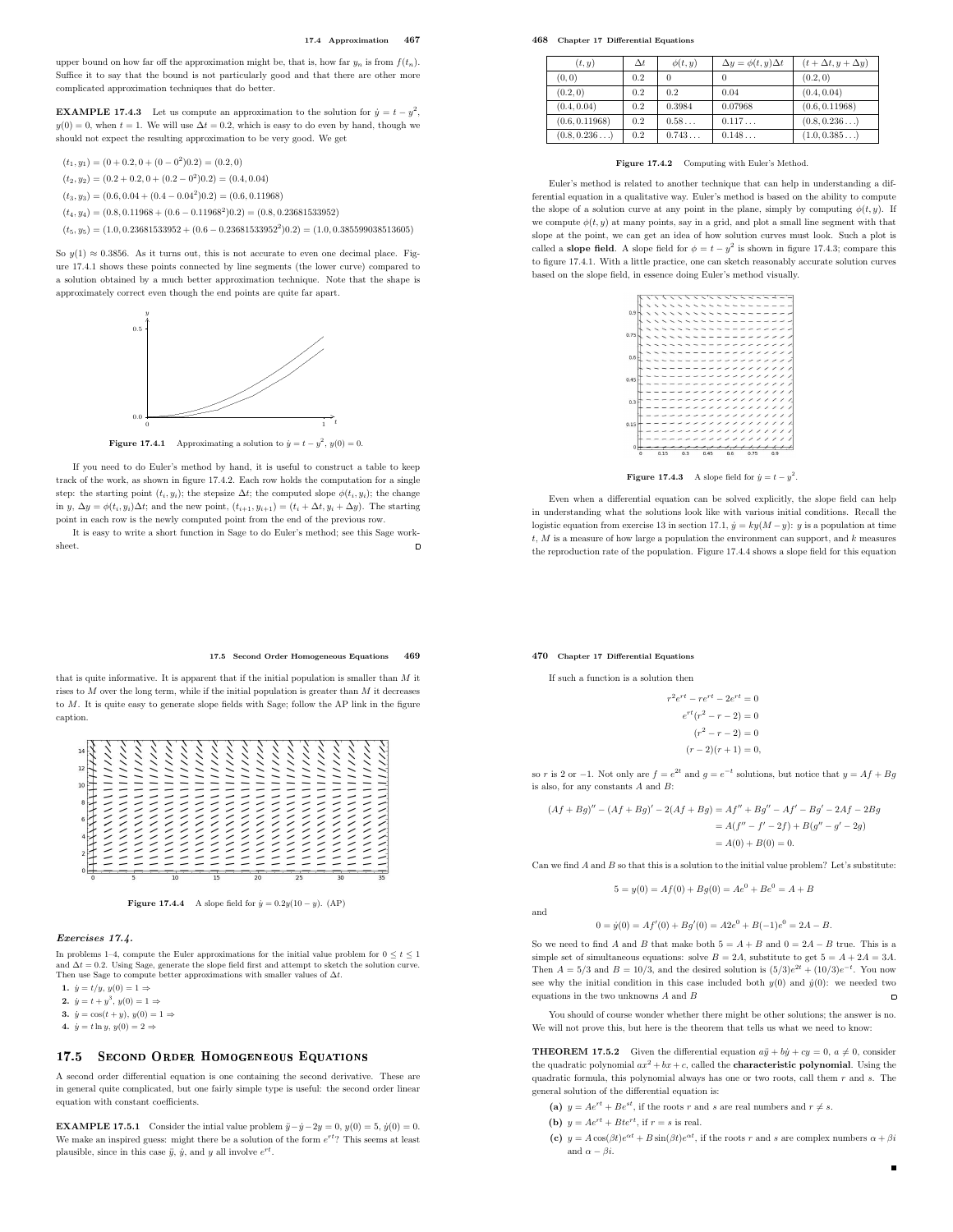**EXAMPLE 17.5.3** Suppose a mass  $m$  is hung on a spring with spring constant  $k$ . If the spring is compressed or stretched and then released, the mass will oscillate up and down. Because of friction, the oscillation will be damped: eventually the motion will cease. The damping will depend on the amount of friction; for example, if the system is suspended in oil the motion will cease sooner than if the system is in air. Using some simple physics, it is not hard to see that the position of the mass is described by this differential equation:  $m\ddot{y} + b\dot{y} + ky = 0$ . Using  $m = 1$ ,  $b = 4$ , and  $k = 5$  we find the motion of the mass. The characteristic polynomial is  $x^2 + 4x + 5$  with roots  $(-4 \pm \sqrt{16 - 20})/2 = -2 \pm i$ . Thus the general solution is  $y = A\cos(t)e^{-2t} + B\sin(t)e^{-2t}$ . Suppose we know that  $y(0) = 1$ and  $\dot{y}(0) = 2$ . Then as before we form two simultaneous equations: from  $y(0) = 1$  we get  $1 = A\cos(0)e^0 + B\sin(0)e^0 = A$ . For the second we compute

$$
\dot{y} = -2Ae^{-2t}\cos(t) + Ae^{-2t}(-\sin(t)) - 2Be^{-2t}\sin(t) + Be^{-2t}\cos(t),
$$

and then

 $2 = -2Ae^{0}\cos(0) - Ae^{0}\sin(0) - 2Be^{0}\sin(0) + Be^{0}\cos(0) = -2A + B.$ 

So we get  $A = 1$ ,  $B = 4$ , and  $y = cos(t)e^{-2t} + 4sin(t)e^{-2t}$ .

Here is a useful trick that makes this easier to understand: We have  $y = (\cos t +$  $4\sin t$ ) $e^{-2t}$ . The expression cos  $t + 4\sin t$  is a bit reminiscent of the trigonometric formula  $\cos(\alpha - \beta) = \cos(\alpha)\cos(\beta) + \sin(\alpha)\sin(\beta)$  with  $\alpha = t$ . Let's rewrite it a bit as

$$
\sqrt{17}\left(\frac{1}{\sqrt{17}}\cos t+\frac{4}{\sqrt{17}}\sin t\right).
$$

Note that  $(1/\sqrt{17})^2 + (4/\sqrt{17})^2 = 1$ , which means that there is an angle  $\beta$  with  $\cos \beta =$  $1/\sqrt{17}$  and  $\sin \beta = 4/\sqrt{17}$  (of course,  $\beta$  may not be a "nice" angle). Then

$$
\cos t + 4\sin t = \sqrt{17} \left( \cos t \cos \beta + \sin \beta \sin t \right) = \sqrt{17} \cos(t - \beta).
$$

Thus, the solution may also be written  $y = \sqrt{17}e^{-2t}\cos(t-\beta)$ . This is a cosine curve that has been shifted  $\beta$  to the right; the  $\sqrt{17}e^{-2t}$  has the effect of diminishing the amplitude of the cosine as  $t$  increases; see figure 17.5.1. The oscillation is damped very quickly, so in the first graph it is not clear that this is an oscillation. The second graph shows a restricted range for t.  $\Box$ 

Other physical systems that oscillate can also be described by such differential equations. Some electric circuits, for example, generate oscillating current.

**EXAMPLE 17.5.4** Find the solution to the intial value problem  $\ddot{y} - 4\dot{y} + 4y = 0$ ,  $y(0) = -3$ ,  $\dot{y}(0) = 1$ . The characteristic polynomial is  $x^2 - 4x + 4 = (x - 2)^2$ , so there

#### 17.6 Second Order Linear Equations 473

- 16. Solve the initial value problem  $\ddot{y} + 4\dot{y} + 13y = 0$ ,  $y(0) = 1$ ,  $\dot{y}(0) = 1$ . Put your answer in the form developed at the end of example 17.5.3. ⇒
- 17. Solve the initial value problem  $\ddot{y} 8\dot{y} + 25y = 0$ ,  $y(0) = 3$ ,  $\dot{y}(0) = 0$ . Put your answer in the form developed at the end of example 17.5.3.  $\Rightarrow$
- 18. A mass-spring system  $m\ddot{y} + b\dot{y} + ky$  has  $k = 29$ ,  $b = 4$ , and  $m = 1$ . At time  $t = 0$  the position is  $y(0) = 2$  and the velocity is  $\dot{y}(0) = 1$ . Find  $y(t) \Rightarrow$
- 19. A mass-spring system  $m\ddot{y} + b\dot{y} + ky$  has  $k = 24$ ,  $b = 12$ , and  $m = 3$ . At time  $t = 0$  the position is  $y(0) = 0$  and the velocity is  $\dot{y}(0) = -1$ . Find  $y(t) = 0$ .
- **20.** Consider the differential equation  $a\ddot{y} + b\dot{y} = 0$ , with a and b both non-zero. Find the general solution by the method of this section. Now let  $g = \dot{y}$ ; the equation may be written as  $a\dot{g} + bg = 0$ , a first order linear homogeneous equation. Solve this for g, then use the relationship  $q = \dot{y}$  to find y.
- 21. Suppose that  $y(t)$  is a solution to  $a\ddot{y} + b\dot{y} + cy = 0$ ,  $y(t_0) = 0$ ,  $\dot{y}(t_0) = 0$ . Show that  $y(t) = 0$ .

# 17.6 SECOND ORDER LINEAR EQUATIONS

Now we consider second order equations of the form  $a\ddot{y} + b\dot{y} + c\dot{y} = f(t)$ , with a, b, and c constant. Of course, if  $a = 0$  this is really a first order equation, so we assume  $a \neq 0$ . Also, much as in exercise 20 of section 17.5, if  $c = 0$  we can solve the related first order equation  $a\dot{h} + bh = f(t)$ , and then solve  $h = \dot{y}$  for y. So we will only examine examples in which  $c \neq 0$ .

Suppose that  $y_1(t)$  and  $y_2(t)$  are solutions to  $a\ddot{y} + b\dot{y} + cu = f(t)$ , and consider the function  $h = y_1 - y_2$ . We substitute this function into the left hand side of the differential equation and simplify:

 $a(y_1 - y_2)'' + b(y_1 - y_2)' + c(y_1 - y_2) = ay_1'' + by_1' + cy_1 - (ay_2'' + by_2' + cy_2) = f(t) - f(t) = 0.$ 

So h is a solution to the homogeneous equation  $a\ddot{v} + b\dot{v} + cv = 0$ . Since we know how to find all such  $h$ , then with just one particular solution  $y_2$  we can express all possible solutions  $y_1$ , namely,  $y_1 = h + y_2$ , where now h is the general solution to the homogeneous equation. Of course, this is exactly how we approached the first order linear equation.

To make use of this observation we need a method to find a single solution  $y_2$ . This turns out to be somewhat more difficult than the first order case, but if  $f(t)$  is of a certain simple form, we can find a solution using the method of undetermined coefficients, sometimes more whimsically called the method of judicious guessing.

**EXAMPLE 17.6.1** Solve the differential equation  $\ddot{y} - \dot{y} - 6y = 18t^2 + 5$ . The general solution of the homogeneous equation is  $Ae^{3t} + Be^{-2t}$ . We guess that a solution to the non-homogeneous equation might look like  $f(t)$  itself, namely, a quadratic  $y = at^2 + bt + c$ . 472 Chapter 17 Differential Equations



Figure 17.5.1 Graph of a damped oscillation

is one root,  $r = 2$ , and the general solution is  $Ae^{2t} + Bte^{2t}$ . Substituting  $t = 0$  we get  $-3 = A + 0 = A$ . The first derivative is  $2Ae^{2t} + 2Bte^{2t} + Be^{2t}$ ; substituting  $t = 0$ gives  $1 = 2A + 0 + B = 2A + B = 2(-3) + B = -6 + B$ , so  $B = 7$ . The solution is  $-3e^{2t} + 7te^{2t}$ .  $-3e^{2t} + 7te^{2t}$ .

# Exercises 17.5.

- 1. Verify that the function in part (a) of theorem 17.5.2 is a solution to the differential equation  $a\ddot{y} + b\dot{y} + cy = 0.$
- 2. Verify that the function in part (b) of theorem 17.5.2 is a solution to the differential equation  $a\ddot{v} + b\dot{u} + cu = 0.$
- 3. Verify that the function in part (c) of theorem 17.5.2 is a solution to the differential equation  $a\ddot{y} + b\dot{y} + cy = 0.$
- **4.** Solve the initial value problem  $\ddot{y} \omega^2 y = 0$ ,  $y(0) = 1$ ,  $\dot{y}(0) = 1$ , assuming  $\omega \neq 0$ . ⇒
- 5. Solve the initial value problem  $2\ddot{y} + 18y = 0$ ,  $y(0) = 2$ ,  $\dot{y}(0) = 15$ .  $\Rightarrow$
- 6. Solve the initial value problem  $\ddot{y} + 6\dot{y} + 5y = 0$ ,  $y(0) = 1$ ,  $\dot{y}(0) = 0$ .  $\Rightarrow$
- 7. Solve the initial value problem  $\ddot{y} \dot{y} 12y = 0$ ,  $y(0) = 0$ ,  $\dot{y}(0) = 14$ .  $\Rightarrow$
- 8. Solve the initial value problem  $\ddot{y} + 12\dot{y} + 36y = 0$ ,  $y(0) = 5$ ,  $\dot{y}(0) = -10$ .  $\Rightarrow$
- 9. Solve the initial value problem  $\ddot{y} 8\dot{y} + 16y = 0$ ,  $y(0) = -3$ ,  $\dot{y}(0) = 4$ .  $\Rightarrow$
- 10. Solve the initial value problem  $\ddot{y} + 5y = 0$ ,  $y(0) = -2$ ,  $\dot{y}(0) = 5$ .  $\Rightarrow$
- 11. Solve the initial value problem  $\ddot{y} + y = 0$ ,  $y(\pi/4) = 0$ ,  $\dot{y}(\pi/4) = 2$ .
- 12. Solve the initial value problem  $\ddot{y} + 12\dot{y} + 37y = 0$ ,  $y(0) = 4$ ,  $\dot{y}(0) = 0$ .  $\Rightarrow$
- 13. Solve the initial value problem  $\ddot{y} + 6\dot{y} + 18y = 0$ ,  $y(0) = 0$ ,  $\dot{y}(0) = 6$ .  $\Rightarrow$ **14.** Solve the initial value problem  $\ddot{y} + 4y = 0$ ,  $y(0) = \sqrt{3}$ ,  $\dot{y}(0) = 2$ . Put your answer in the form developed at the end of example 17.5.3. ⇒
- **15.** Solve the initial value problem  $\ddot{y} + 100y = 0$ ,  $y(0) = 5$ ,  $\dot{y}(0) = 50$ . Put your answer in the form developed at the end of example 17.5.3.  $\Rightarrow$

#### 474 Chapter 17 Differential Equations

Substituting this guess into the differential equation we get

$$
\ddot{y} - \dot{y} - 6y = 2a - (2at + b) - 6(at^2 + bt + c) = -6at^2 + (-2a - 6b)t + (2a - b - 6c).
$$

We want this to equal  $18t^2 + 5$ , so we need

$$
-6a = 18
$$

$$
-2a - 6b = 0
$$

$$
2a - b - 6c = 5
$$

This is a system of three equations in three unknowns and is not hard to solve:  $a = -3$ ,  $b = 1, c = -2$ . Thus the general solution to the differential equation is  $Ae^{3t} + Be^{-2t} - 3t^2 + t - 2$ .  $3t^2 + t - 2$ .

So the "judicious guess" is a function with the same form as  $f(t)$  but with undetermined (or better, yet to be determined) coefficients. This works whenever  $f(t)$  is a polynomial.

**EXAMPLE 17.6.2** Consider the initial value problem  $m\ddot{y} + ky = -mg$ ,  $y(0) = 2$ ,  $y(0) = 50$ . The left hand side represents a mass-spring system with no damping, i.e.,  $b = 0$ . Unlike the homogeneous case, we now consider the force due to gravity,  $-mg$ , assuming the spring is vertical at the surface of the earth, so that  $q = 980$ . To be specific, let us take  $m = 1$  and  $k = 100$ . The general solution to the homogeneous equation is  $A\cos(10t) + B\sin(10t)$ . For the solution to the non-homogeneous equation we guess simply a constant  $y = a$ , since  $-mg = -980$  is a constant. Then  $\ddot{y} + 100y = 100a$  so  $a = -980/100 = -9.8$ . The desired general solution is then  $A\cos(10t) + B\sin(10t) - 9.8$ . Substituting the initial conditions we get

$$
2 = A - 9.8
$$

$$
50 = 10B
$$

 $\Box$ 

so  $A = 11.8$  and  $B = 5$  and the solution is  $11.8 \cos(10t) + 5 \sin(10t) - 9.8$ .

More generally, this method can be used when a function similar to  $f(t)$  has derivatives that are also similar to  $f(t)$ ; in the examples so far, since  $f(t)$  was a polynomial, so were its derivatives. The method will work if  $f(t)$  has the form  $p(t)e^{\alpha t}\cos(\beta t) + q(t)e^{\alpha t}\sin(\beta t)$ , where  $p(t)$  and  $q(t)$  are polynomials; when  $\alpha = \beta = 0$  this is simply  $p(t)$ , a polynomial. In the most general form it is not simple to describe the appropriate judicious guess; we content ourselves with some examples to illustrate the process.

**EXAMPLE 17.6.3** Find the general solution to  $\ddot{y} + 7\dot{y} + 10y = e^{3t}$ . The characteristic equation is  $r^2 + 7r + 10 = (r + 5)(r + 2)$ , so the solution to the homogeneous equation is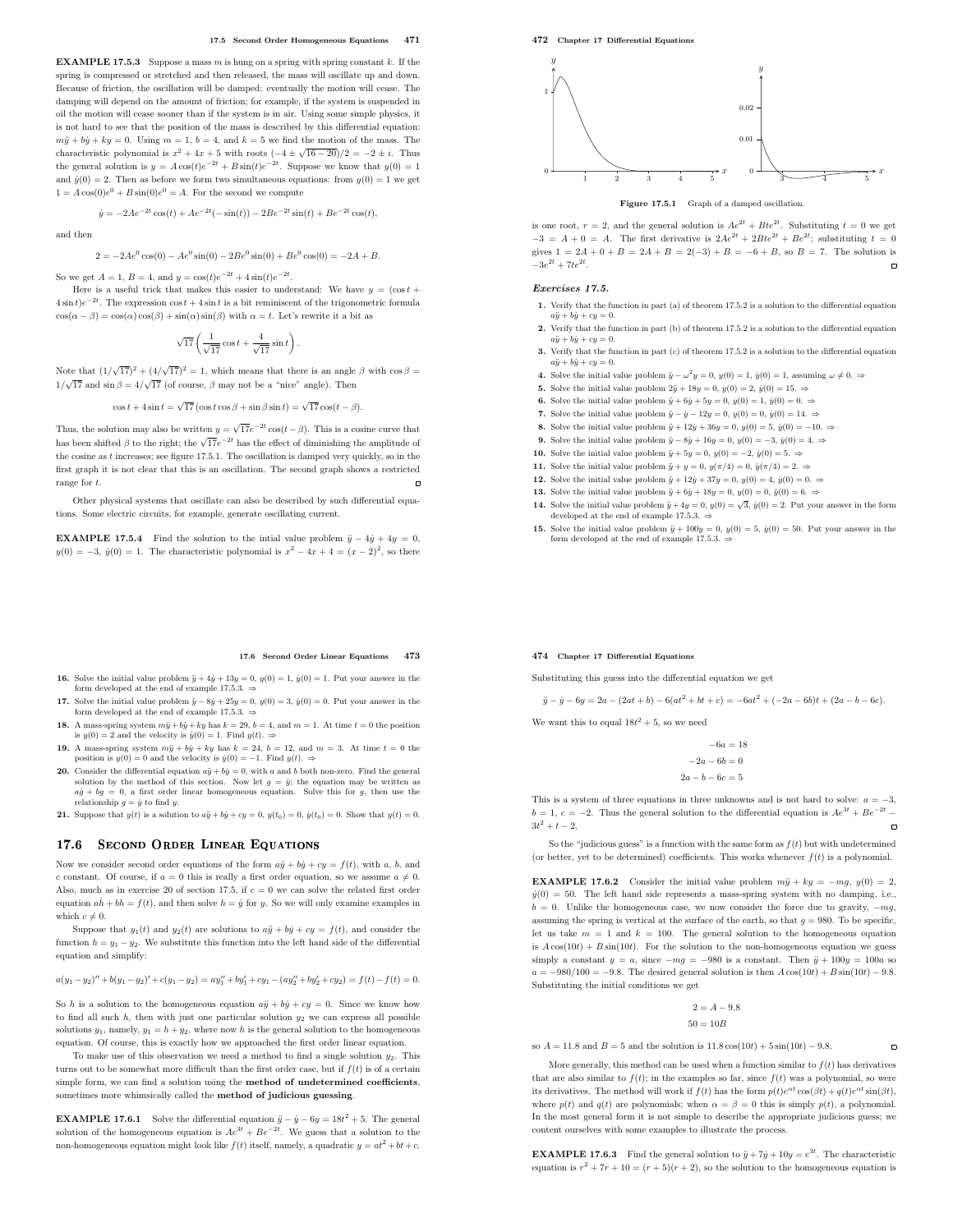$\blacksquare$ 

 $\Box$ 

 $Ae^{-5t} + Be^{-2t}$ . For a particular solution to the inhomogeneous equation we guess  $Ce^{3t}$ . Substituting we get

$$
9Ce^{3t} + 21Ce^{3t} + 10Ce^{3t} = e^{3t}40C.
$$

When  $C = 1/40$  this is equal to  $f(t) = e^{3t}$ , so the solution is  $Ae^{-5t} + Be^{-2t} + (1/40)e^{3t}$ .

**EXAMPLE 17.6.4** Find the general solution to  $\ddot{y} + 7\dot{y} + 10y = e^{-2t}$ . Following the last example we might guess  $Ce^{-2t}$ , but since this is a solution to the homogeneous equation it cannot work. Instead we guess  $Cte^{-2t}$ . Then

$$
(-2Ce^{-2t} - 2Ce^{-2t} + 4Cte^{-2t}) + 7(Ce^{-2t} - 2Cte^{-2t}) + 10Cte^{-2t} = e^{-2t}(-3C).
$$

Then  $C = -1/3$  and the solution is  $Ae^{-5t} + Be^{-2t} - (1/3)te^{-2t}$ .

In general, if  $f(t) = e^{kt}$  and k is one of the roots of the characteristic equation, then we guess  $Cte^{kt}$  instead of  $Ce^{kt}$ . If k is the only root of the characteristic equation, then  $Cte^{kt}$  will not work, and we must guess  $Ct^2e^{kt}$ .

**EXAMPLE 17.6.5** Find the general solution to  $\ddot{y} - 6\dot{y} + 9y = e^{3t}$ . The characteristic equation is  $r^2 - 6r + 9 = (r - 3)^2$ , so the general solution to the homogeneous equation is  $Ae^{3t} + Bte^{3t}$ . Guessing  $Ct^2e^{3t}$  for the particular solution, we get

 $(9Ct^2e^{3t} + 6Cte^{3t} + 6Cte^{3t} + 2Ce^{3t}) - 6(3Ct^2e^{3t} + 2Cte^{3t}) + 9Ct^2e^{3t} = e^{3t}2C.$ 

The solution is thus  $Ae^{3t} + Bte^{3t} + (1/2)t^2e^{3t}$ .

It is common in various physical systems to encounter an  $f(t)$  of the form  $a\cos(\omega t)$  +  $b \sin(\omega t)$ .

**EXAMPLE 17.6.6** Find the general solution to  $\ddot{y} + 6\dot{y} + 25y = \cos(4t)$ . The roots of the characteristic equation are  $-3 \pm 4i$ , so the solution to the homogeneous equation is  $e^{-3t}(A\cos(4t) + B\sin(4t))$ . For a particular solution, we guess  $C\cos(4t) + D\sin(4t)$ . Substituting as usual:

 $(-16C\cos(4t) + -16D\sin(4t)) + 6(-4C\sin(4t) + 4D\cos(4t)) + 25(C\cos(4t) + D\sin(4t))$  $= (24D + 9C)\cos(4t) + (-24C + 9D)\sin(4t).$ 

To make this equal to  $cos(4t)$  we need

$$
24D+9C=1
$$

 $9D - 24C = 0$ 

which gives  $C = 1/73$  and  $D = 8/219$ . The full solution is then  $e^{-3t}(A\cos(4t) + B\sin(4t)) +$  $(1/73)\cos(4t) + (8/219)\sin(4t).$ 

# 17.7 Second Order Linear Equations, take two 477

- 7.  $\ddot{y} + \dot{y} 6y = e^{-3t} \Rightarrow$
- 8.  $\ddot{y} 4\dot{y} + 3y = e^{3t} \Rightarrow$
- 9.  $\ddot{y} + 16y = \cos(4t) \Rightarrow$ 10.  $\ddot{u} + 9u = 3\sin(3t) \Rightarrow$
- 
- 11.  $\ddot{y} + 12\dot{y} + 36y = 6e^{-6t} \Rightarrow$ 12.  $\ddot{y} - 8\dot{y} + 16y = -2e^{4t} \Rightarrow$
- 13.  $\ddot{y} + 6\dot{y} + 5y = 4 \Rightarrow$
- 14.  $\ddot{y} \dot{y} 12y = t \Rightarrow$
- 15.  $\ddot{y} + 5y = 8 \sin(2t) \Rightarrow$
- 16.  $\ddot{y} 4y = 4e^{2t} \Rightarrow$
- Solve the initial value problem.
- 17.  $\ddot{y} y = 3t + 5$ ,  $y(0) = 0$ ,  $\dot{y}(0) = 0 \Rightarrow$
- 18.  $\ddot{y} + 9y = 4t$ ,  $y(0) = 0$ ,  $\dot{y}(0) = 0 \Rightarrow$
- 19.  $\ddot{y} + 12\dot{y} + 37y = 10e^{-4t}, y(0) = 4, \dot{y}(0) = 0 \Rightarrow$
- 20.  $\ddot{y} + 6\dot{y} + 18y = \cos t \sin t, y(0) = 0, \dot{y}(0) = 2 \Rightarrow$
- 21. Find the solution for the mass-spring equation  $\ddot{y} + 4\dot{y} + 29y = 689 \cos(2t)$ .  $\Rightarrow$
- 22. Find the solution for the mass-spring equation  $3\ddot{y} + 12\dot{y} + 24y = 2\sin t$ .  $\Rightarrow$
- 23. Consider the differential equation  $m\ddot{y} + b\dot{y} + ky = \cos(\omega t)$ , with m, b, and k all positive and  $b^2 < 2mk$ ; this equation is a model for a damped mass-spring system with external driving force  $cos(\omega t)$ . Show that the steady state part of the solution has amplitude

$$
\frac{1}{\sqrt{(k - m\omega^2)^2 + \omega^2 b^2}}.
$$
  
at when  $\omega = \frac{\sqrt{4mk - 2b^2}}{}$ 

Show that this amplitude is largest when  $\omega = \frac{\sqrt{2}}{2\pi}$  $\frac{2m}{2m}$ . This is the **resonant frequency** of the system.

# 17.7 SECOND ORDER LINEAR EQUATIONS, TAKE TWO

The method of the last section works only when the function  $f(t)$  in  $a\ddot{y} + b\dot{y} + cy = f(t)$ has a particularly nice form, namely, when the derivatives of  $f$  look much like  $f$  itself. In other cases we can try variation of parameters as we did in the first order case.

Since as before  $a \neq 0$ , we can always divide by a to make the coefficient of  $\ddot{y}$  equal to 1. Thus, to simplify the discussion, we assume  $a = 1$ . We know that the differential equation  $\ddot{y} + b\dot{y} + cy = 0$  has a general solution  $Ay_1 + By_2$ . As before, we guess a particular solution to  $\ddot{y} + b\dot{y} + cy = f(t)$ ; this time we use the guess  $y = u(t)y_1 + v(t)y_2$ . Compute the derivatives:

$$
\begin{aligned} \dot{y} &= i y_1 + u \dot{y}_1 + \dot{v} y_2 + v \dot{y}_2 \\ \ddot{y} &= i y_1 + \dot{u} \dot{y}_1 + \dot{u} \dot{y}_1 + u \ddot{y}_1 + \ddot{v} y_2 + \dot{v} \dot{y}_2 + \dot{v} \dot{y}_2 + v \ddot{y}_2. \end{aligned}
$$

#### 476 Chapter 17 Differential Equations

The function  $e^{-3t}(A\cos(4t) + B\sin(4t))$  is a damped oscillation as in example 17.5.3, while  $(1/73)\cos(4t) + (8/219)\sin(4t)$  is a simple undamped oscillation. As t increases, the sum  $e^{-3t}(A\cos(4t) + B\sin(4t))$  approaches zero, so the solution

## $e^{-3t}(A\cos(4t) + B\sin(4t)) + (1/73)\cos(4t) + (8/219)\sin(4t)$

becomes more and more like the simple oscillation  $(1/73)\cos(4t) + (8/219)\sin(4t)$ —notice that the initial conditions don't matter to this long term behavior. The damped portion is called the transient part of the solution, and the simple oscillation is called the steady state part of the solution. A physical example is a mass-spring system. If the only force on the mass is due to the spring, then the behavior of the system is a damped oscillation. If in addition an external force is applied to the mass, and if the force varies according to a function of the form  $a \cos(\omega t) + b \sin(\omega t)$ , then the long term behavior will be a simple oscillation determined by the steady state part of the general solution; the initial position of the mass will not matter.  $\Box$ 

As with the exponential form, such a simple guess may not work.

**EXAMPLE 17.6.7** Find the general solution to  $\ddot{y} + 16y = -\sin(4t)$ . The roots of the characteristic equation are  $\pm 4i$ , so the solution to the homogeneous equation is  $A\cos(4t) + B\sin(4t)$ . Since both  $\cos(4t)$  and  $\sin(4t)$  are solutions to the homogeneous equation,  $C \cos(4t) + D \sin(4t)$  is also, so it cannot be a solution to the non-homogeneous equation. Instead, we guess  $Ct\cos(4t) + Dt\sin(4t)$ . Then substituting:

 $(-16Ct\cos(4t)-16D\sin(4t)+8D\cos(4t)-8C\sin(4t)))+16(Ct\cos(4t)+Dt\sin(4t))$  $= 8D \cos(4t) - 8C \sin(4t).$ 

Thus  $C = 1/8$ ,  $D = 0$ , and the solution is  $C \cos(4t) + D \sin(4t) + (1/8)t \cos(4t)$ .

In general, if  $f(t) = a \cos(\omega t) + b \sin(\omega t)$ , and  $\pm \omega i$  are the roots of the characteristic equation, then instead of  $C \cos(\omega t) + D \sin(\omega t)$  we guess  $Ct \cos(\omega t) + Dt \sin(\omega t)$ .

 $\blacksquare$ 

#### Exercises 17.6.

Find the general solution to the differential equation.

- 1.  $\ddot{y} 10\dot{y} + 25y = \cos t \Rightarrow$
- 2.  $\ddot{y} + 2\sqrt{2}\dot{y} + 2y = 10 \Rightarrow$
- 3.  $\ddot{y} + 16y = 8t^2 + 3t 4 \Rightarrow$
- 4.  $\ddot{y} + 2y = \cos(5t) + \sin(5t) \Rightarrow$
- 5.  $\ddot{y} 2\dot{y} + 2y = e^{2t} \Rightarrow$
- 6.  $\ddot{y} 6y + 13 = 1 + 2t + e^{-t} \Rightarrow$

#### 478 Chapter 17 Differential Equations

Now substituting:

$$
\ddot{y} + b\dot{y} + cy = \ddot{u}y_1 + \dot{u}\dot{y}_1 + \dot{u}\dot{y}_1 + u\ddot{y}_1 + \ddot{v}y_2 + \dot{v}\dot{y}_2 + \dot{v}\dot{y}_2 + v\ddot{y}_2
$$

 $+ b\dot{u}y_1 + b\dot{u}y_1 + b\dot{v}y_2 + b\dot{v}y_2 + c\dot{u}y_1 + c\dot{v}y_2$ 

- $=(u\ddot{y}_1 + bu\dot{y}_1 + cuy_1) + (v\ddot{y}_2 + bv\dot{y}_2 + cvy_2)$ 
	- $+ b(iy_1 + iy_2) + (i\dot{y}_1 + i\dot{y}_1 + \ddot{v}y_2 + \dot{v}\dot{y}_2) + (i\dot{y}_1 + \dot{v}\dot{y}_2)$
- $= 0 + 0 + b(iy_1 + iy_2) + (i\dot{y}_1 + i\dot{y}_1 + \ddot{v}y_2 + \dot{v}\dot{y}_2) + (\dot{u}\dot{y}_1 + \dot{v}\dot{y}_2).$

The first two terms in parentheses are zero because  $y_1$  and  $y_2$  are solutions to the associated homogeneous equation. Now we engage in some wishful thinking. If  $\dot{u}y_1 + \dot{v}y_2 = 0$  then also  $\ddot{u}y_1 + \dot{u}y_1 + \ddot{v}y_2 + \dot{v}y_2 = 0$ , by taking derivatives of both sides. This reduces the entire expression to  $\dot{u}\dot{y}_1 + \dot{v}\dot{y}_2$ . We want this to be  $f(t)$ , that is, we need  $\dot{u}\dot{y}_1 + \dot{v}\dot{y}_2 = f(t)$ . So we would very much like these equations to be true:

# $\dot{u}y_1 + \dot{v}y_2 = 0$  $\dot{u}\dot{y}_1 + \dot{v}\dot{y}_2 = f(t).$

This is a system of two equations in the two unknowns  $\dot{u}$  and  $\dot{v}$ , so we can solve as usual to get  $\dot{u} = g(t)$  and  $\dot{v} = h(t)$ . Then we can find u and v by computing antiderivatives. This is of course the sticking point in the whole plan, since the antiderivatives may be impossible to find. Nevertheless, this sometimes works out and is worth a try.

**EXAMPLE 17.7.1** Consider the equation  $\ddot{y} - 5\dot{y} + 6y = \sin t$ . We can solve this by the method of undetermined coefficients, but we will use variation of parameters. The solution to the homogeneous equation is  $Ae^{2t} + Be^{3t}$ , so the simultaneous equations to be solved are

$$
\dot{u}e^{2t} + \dot{v}e^{3t} = 0
$$
  

$$
2\dot{u}e^{2t} + 3\dot{v}e^{3t} = \sin t.
$$

If we multiply the first equation by 2 and subtract it from the second equation we get

$$
\begin{aligned} ie^{3t} &= \sin t \\ \dot{v} &= e^{-3t} \sin t \\ v &= -\frac{1}{10} (3 \sin t + \cos t) e^{-3t} \end{aligned}
$$

,

using integration by parts. Then from the first equation:

$$
\dot{u} = -e^{-2t}\dot{v}e^{3t} = -e^{-2t}e^{-3t}\sin(t)e^{3t} = -e^{-2t}\sin t
$$

$$
u = \frac{1}{5}(2\sin t + \cos t)e^{-2t}.
$$